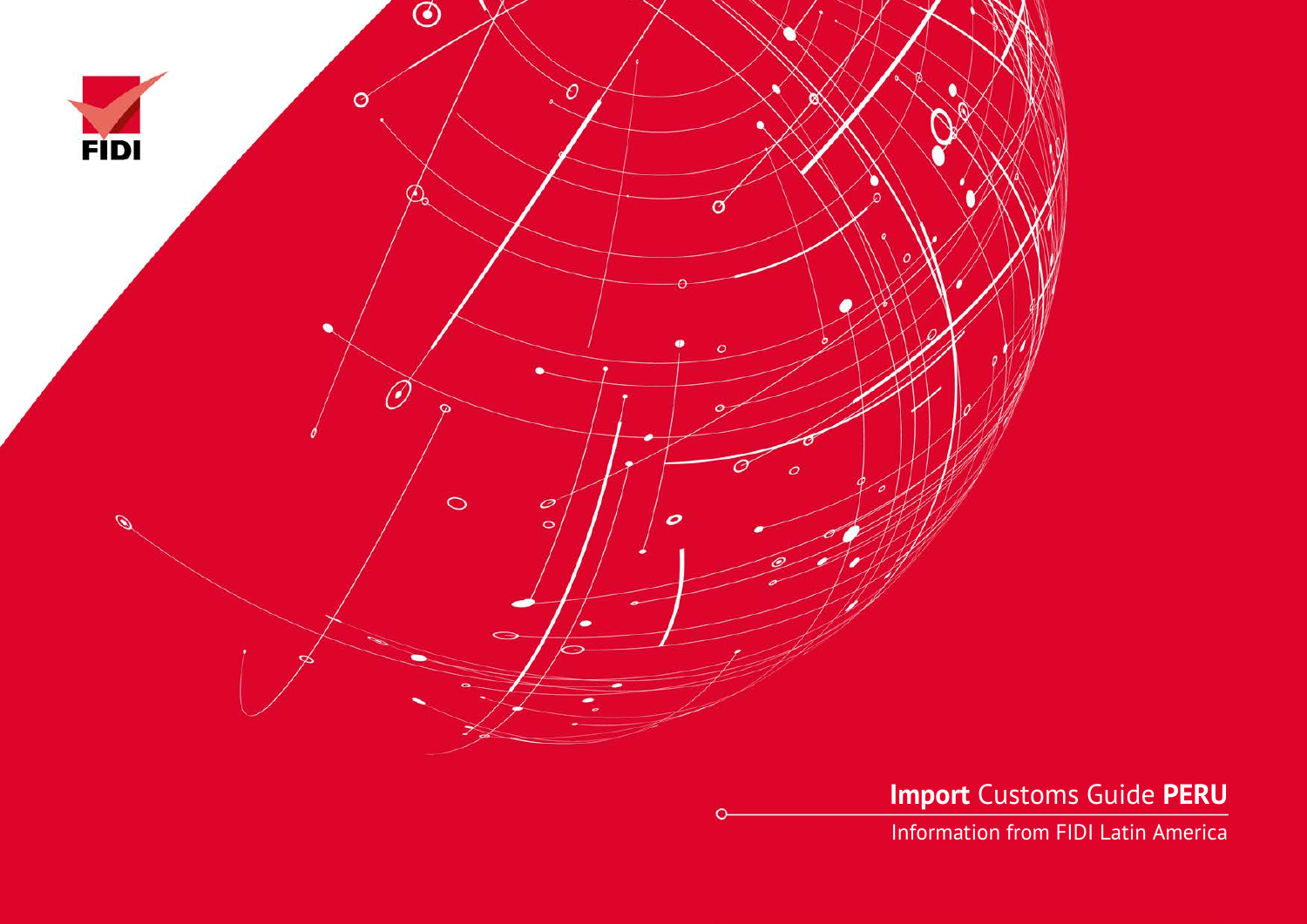## **Import Customs guide** PERU

## **The global quality standard for international moving.**

The FAIM label is your global assurance for a smooth, safe and comprehensive relocation process.





| <b>GOODS</b>           | <b>DOCUMENTS REQUIRED</b>                                                                                                                                                                                                                                                                                                                                                                                                                                                                                                                                                                                                                                                                                                                                                 | <b>CUSTOMS PRESCRIPTIONS</b>                                                                                                                                                                                                                                                                                                 | <b>REMARKS</b>                                                                                                                                                                                                                                                                                                                                                                                                                                                                                                                                                                                                                                                                                                                                                                                                                                                                                                                                                                                                     |
|------------------------|---------------------------------------------------------------------------------------------------------------------------------------------------------------------------------------------------------------------------------------------------------------------------------------------------------------------------------------------------------------------------------------------------------------------------------------------------------------------------------------------------------------------------------------------------------------------------------------------------------------------------------------------------------------------------------------------------------------------------------------------------------------------------|------------------------------------------------------------------------------------------------------------------------------------------------------------------------------------------------------------------------------------------------------------------------------------------------------------------------------|--------------------------------------------------------------------------------------------------------------------------------------------------------------------------------------------------------------------------------------------------------------------------------------------------------------------------------------------------------------------------------------------------------------------------------------------------------------------------------------------------------------------------------------------------------------------------------------------------------------------------------------------------------------------------------------------------------------------------------------------------------------------------------------------------------------------------------------------------------------------------------------------------------------------------------------------------------------------------------------------------------------------|
| <b>Household goods</b> | Consignee's original passport.<br>Detailed and legible packing list (avoid<br>PBO), signed by consignee and by packing<br>crew leader at origin.<br>02 original OBL or AWB, mentioning the<br>exact consigned net and gross weight, exact<br>number of items matching packing list and<br>freight rated.<br>Notarized Power of Attorney letter<br>addressed to Peruvian Customs.<br>Photocopy of the passport of the family<br>group (only the page that shows their<br>personal information and the last entry into<br>Peru stamped).<br>In case clients are not married, a<br>cohabitation affidavit may be requested.<br>Consignee's marriage certificate**.<br>Children's birth certificate**.<br>×.<br>** In case Family members do not share the<br>same last name. | All Household Goods and Personal Effects<br>are subject to an average of $12\%$ – 30% of<br>duties and taxes. Customs Official assesses<br>value at physical inspection time.<br>Only Household Goods previously exported<br>from Peru are duty free. Subject to<br>supporting documentation stamped by<br>Peruvian Customs. | Consignment Instructions:<br>• Consignee:<br>• Name of the consignee (as shown in<br>the passport).<br>Passport Number.<br>Address in Lima<br>■ Lima-Peru<br>• Notify:<br>" Name of moving company.<br>RUC number of company<br>Phone number of company.<br>" Email and phone number.<br>• Used household goods and unaccompanied<br>baggage shipments can arrive in Peru up to<br>6 months after the consignee's arrival in<br>Peru.<br>The consignee must prove he/she has been<br>living overseas not less than 13 consecutive<br>months before last entry to Peru. This period<br>will not be considered interrupted if the<br>consignee has entries to Peru not exceeding<br>30 consecutive or alternated calendar days<br>during the last year.<br>Consignee must be in Peru for clearance.<br>OBL or AWB must show: "Used household<br>goods and personal effects."<br>• If used household goods and vehicles are<br>shipped in the same container, it must be<br>clearly described in the OBL and detailed |

## **FIDI Import** Customs Guide PERU

of this publication. It is recommended to verify this information with a FIDI Affiliate prior to shipping. This document is produced based on the information supplied at the mentioned date.

All rights reserved. This publication may not be reproduced in any form without the permission of the FIDI Global Alliance. The FIDI Global Alliance cannot take responsibility for the contents

**Last updated on 5 Feb. 2020** 2 / 8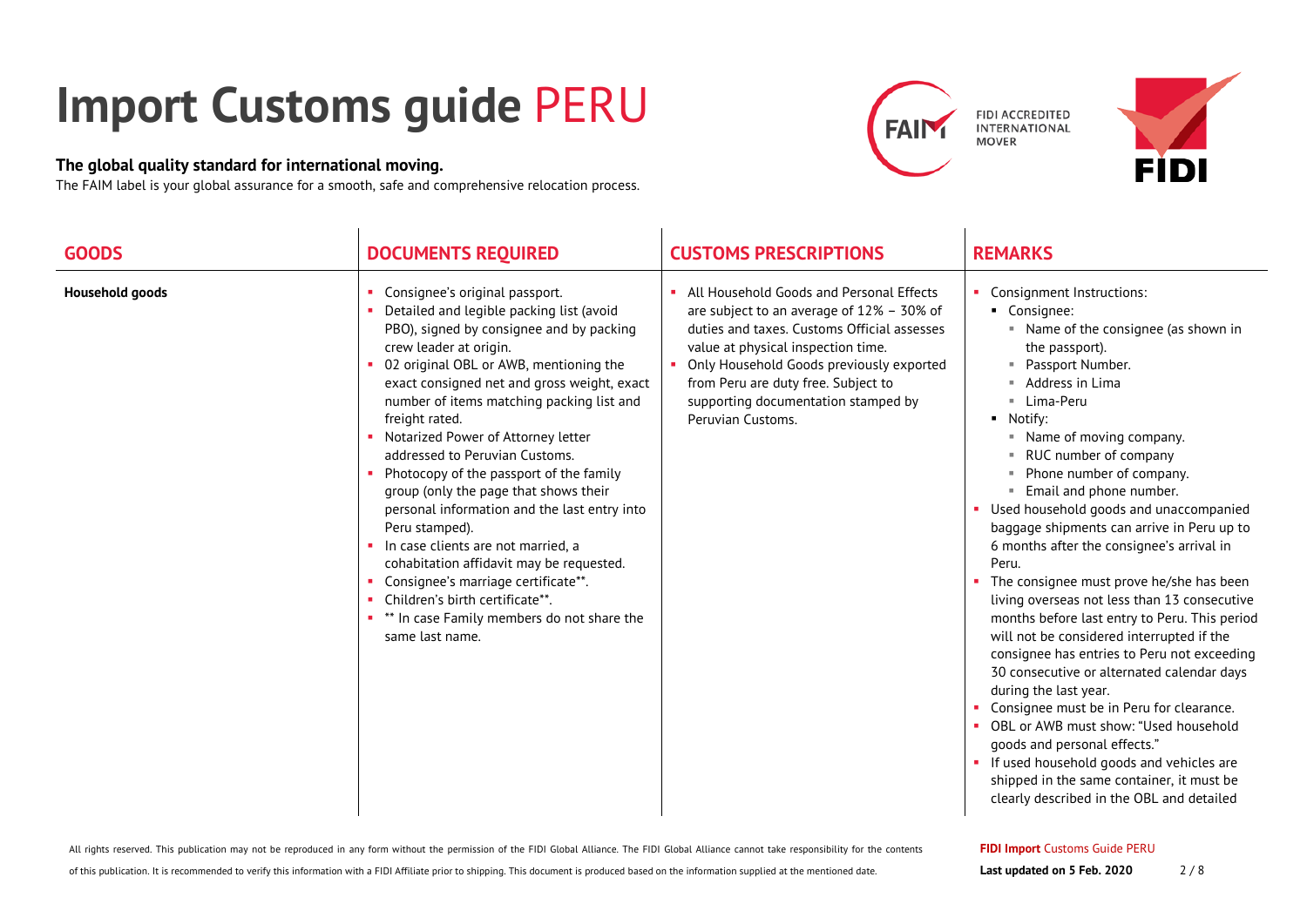| <b>GOODS</b>                                                                                                                                                                        | <b>DOCUMENTS REQUIRED</b>                                                                                                                                                                                                                                                                                                                                                                                                                                                                                                   | <b>CUSTOMS PRESCRIPTIONS</b>                                                                                                                                                                                                                                                                                                                                                                                                                                                                                                                                                                         | <b>REMARKS</b>                                                                                                                                                                                                                                                                                                                                                                                                       |
|-------------------------------------------------------------------------------------------------------------------------------------------------------------------------------------|-----------------------------------------------------------------------------------------------------------------------------------------------------------------------------------------------------------------------------------------------------------------------------------------------------------------------------------------------------------------------------------------------------------------------------------------------------------------------------------------------------------------------------|------------------------------------------------------------------------------------------------------------------------------------------------------------------------------------------------------------------------------------------------------------------------------------------------------------------------------------------------------------------------------------------------------------------------------------------------------------------------------------------------------------------------------------------------------------------------------------------------------|----------------------------------------------------------------------------------------------------------------------------------------------------------------------------------------------------------------------------------------------------------------------------------------------------------------------------------------------------------------------------------------------------------------------|
|                                                                                                                                                                                     |                                                                                                                                                                                                                                                                                                                                                                                                                                                                                                                             |                                                                                                                                                                                                                                                                                                                                                                                                                                                                                                                                                                                                      | weight for each one.<br>• The consignee must not have used this<br>benefit in the last 2 years according to the<br>date of the Import Declaration Form.<br>• All shipments are inspected by the Peruvian<br>Customs Authorities, except for foreign<br>diplomats.<br>In case of LCL shipments, send 02 original<br>OBLs by courier.<br>Documents must be notarized in Peru.                                          |
| <b>Household goods - Foreigners</b>                                                                                                                                                 | Same as Household Goods<br>• Foreign citizens require a working visa.<br>(Local agent may use an Official letter from<br>their employer endorsing that they work for<br>the company in Peru).                                                                                                                                                                                                                                                                                                                               | All Household Goods and Personal Effects<br>are subject to an average of 12% - 30% of<br>duties and taxes, except for Foreign<br>Diplomats. Customs Official assesses value<br>at physical inspection time.                                                                                                                                                                                                                                                                                                                                                                                          | • All shipments are inspected by Peruvian<br>Customs Authorities, except for foreign<br>diplomats.<br>• The consignee must prove he/she has been<br>living overseas not less than 13 consecutive<br>months before last entry to Peru. This period<br>will not be considered interrupted if the<br>consignee has entries to Peru not exceeding<br>30 consecutive or alternated calendar days<br>during the last year. |
| Returning Peruvians / Ley de Reinserción<br>Económica y Social para el Migrante Retornado<br>- Returned Migrants Law<br>Applies for Peruvians living abroad for at least<br>3 years | In addition to documents required for<br><b>Household Goods:</b><br>• Original Returned Migrant Card (this must<br>be required at the Peruvian Consulate in<br>the origin country or at the arrival of the<br>consignee to Peru in the Foreign Affairs<br>Ministry).<br>• Copy of valid national identity document<br>$(DNI)$ .<br>• Original Migratory Certificate proving<br>residence abroad.<br>• Valued list (format provided by SUNAT-<br>Customs).<br>• Sworn Declarations (formats provided by<br>SUNAT - Customs). | • The returning Peruvian has to apply for the<br>benefit based on Law N° 30525, the<br>"Migration Incentive Law" in order to be<br>exempt from payment of import duties on:<br>• HHG: up to US\$ 50,000.00.<br>• One new or used motor vehicle, as per<br>current regulations*. Value should not<br>exceed US\$ 50,000.00<br>• Equipment, machinery and instrumental<br>necessary for the development of a<br>business activity and /or work use. Value<br>should not exceed US\$ 350,000.00.<br>• This benefit is only valid for 04 months,<br>after getting the Original Returned<br>Migrant Card. | All shipments are inspected by the Peruvian<br>Customs Authorities.<br>• If the consignee includes professional<br>goods, i.e. machinery, music or lab<br>equipment, etc., these should have a<br>separate packing list from HHG.<br>• It is the client's responsibility to comply with<br>all requirements in order to apply to the<br>Returned Migrants Law.                                                       |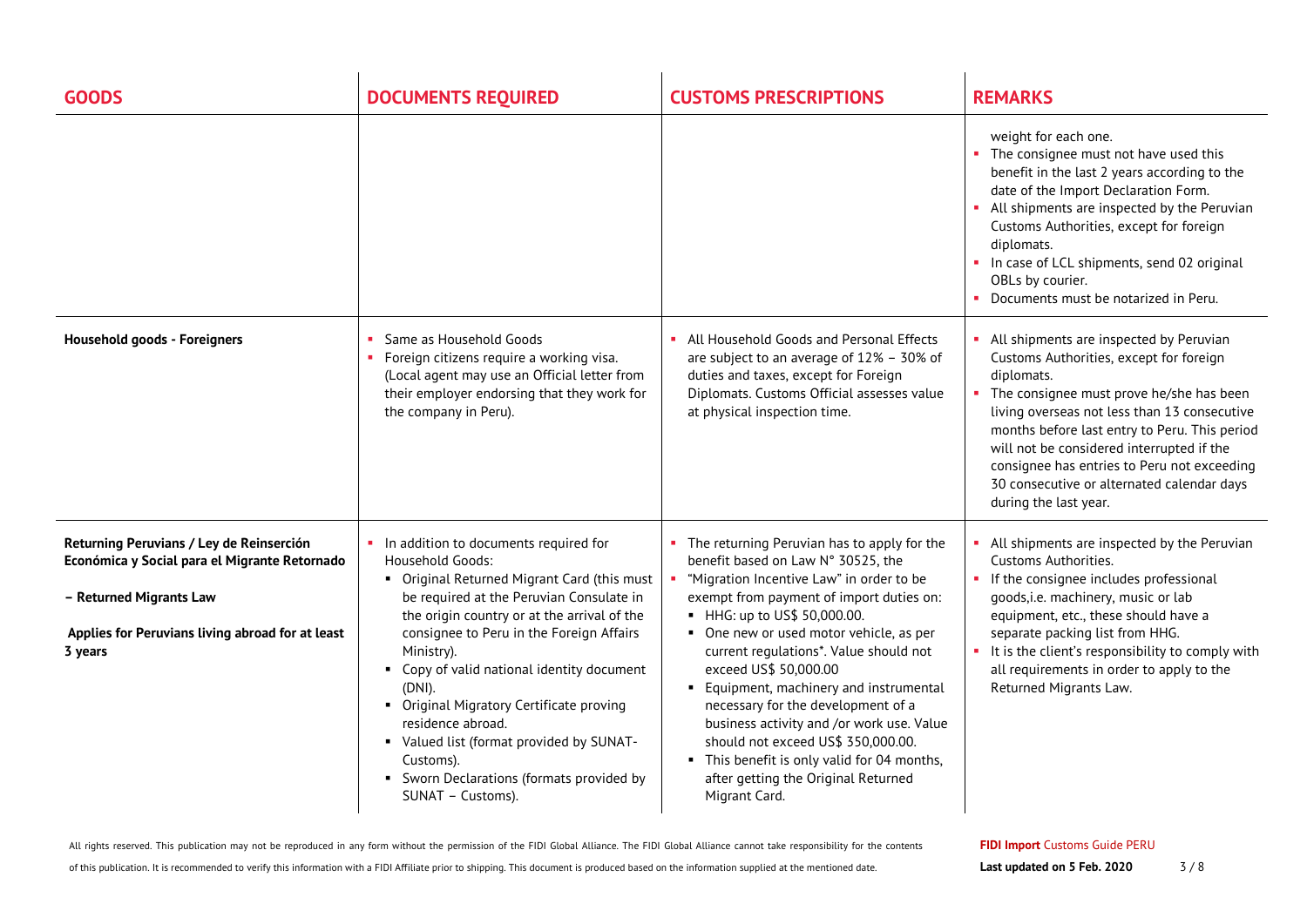| <b>GOODS</b>                      | <b>DOCUMENTS REQUIRED</b>                                                                                                                                                                                                                | <b>CUSTOMS PRESCRIPTIONS</b>                                                                                                                                                                                                                                                                                                                                                                                            | <b>REMARKS</b>                                                                                                                                                                                                                                  |
|-----------------------------------|------------------------------------------------------------------------------------------------------------------------------------------------------------------------------------------------------------------------------------------|-------------------------------------------------------------------------------------------------------------------------------------------------------------------------------------------------------------------------------------------------------------------------------------------------------------------------------------------------------------------------------------------------------------------------|-------------------------------------------------------------------------------------------------------------------------------------------------------------------------------------------------------------------------------------------------|
|                                   |                                                                                                                                                                                                                                          | • It can only be used once per person in its<br>lifetime.                                                                                                                                                                                                                                                                                                                                                               |                                                                                                                                                                                                                                                 |
| <b>Diplomats removals</b>         | • Original Free Entry Permit issued by<br>Peruvian Ministry of Foreign Affairs.<br>Detailed packing list (avoid PBO).<br>2 original OBL or AWB freight rated.<br>• Consignee's original passport.                                        | • Foreign representatives of International<br>Organizations.<br>• Members of foreign armed forces working on<br>official missions.<br>Diplomats and Embassy officers.<br>Returning Peruvian diplomats, after having<br>completed their missions abroad.<br>These shipments will be duty free, if the<br>value of the shipment does not exceed the<br>amounts authorized by the Peruvian Ministry<br>of Foreign Affairs. | • All shipments are inspected by Peruvian<br>Customs Authorities, except foreign<br>diplomats.<br>Peruvian Diplomats, who have worked,<br>outside of Peru, have the right to a Free<br>Entry Permit (Franchise) for HHGs and one<br>automobile. |
| Inheritance                       | In addition to the documents required for<br>Household Goods, the following documents<br>endorsed by the Peruvian Consulate at<br>origin, will be required:<br>• Copy of the Will.<br>• Packing list (2 copies).<br>• Death Certificate. |                                                                                                                                                                                                                                                                                                                                                                                                                         |                                                                                                                                                                                                                                                 |
| New furniture and Household goods | If part of the shipment, same as Household<br>Goods                                                                                                                                                                                      |                                                                                                                                                                                                                                                                                                                                                                                                                         | Please note that brand/manufacturer's<br>original packing is not allowed.<br>• Must be repacked by moving company, they<br>cannot come with the original packaging.                                                                             |
| <b>Works of art and Antiques</b>  | If part of the shipment, same as Household<br>Goods.<br>• Original purchase invoice.                                                                                                                                                     |                                                                                                                                                                                                                                                                                                                                                                                                                         | • Expert documents/certification may be<br>requested.                                                                                                                                                                                           |
| <b>Precious metal objects</b>     |                                                                                                                                                                                                                                          | • Do not include jewellery and valuable<br>articles.                                                                                                                                                                                                                                                                                                                                                                    |                                                                                                                                                                                                                                                 |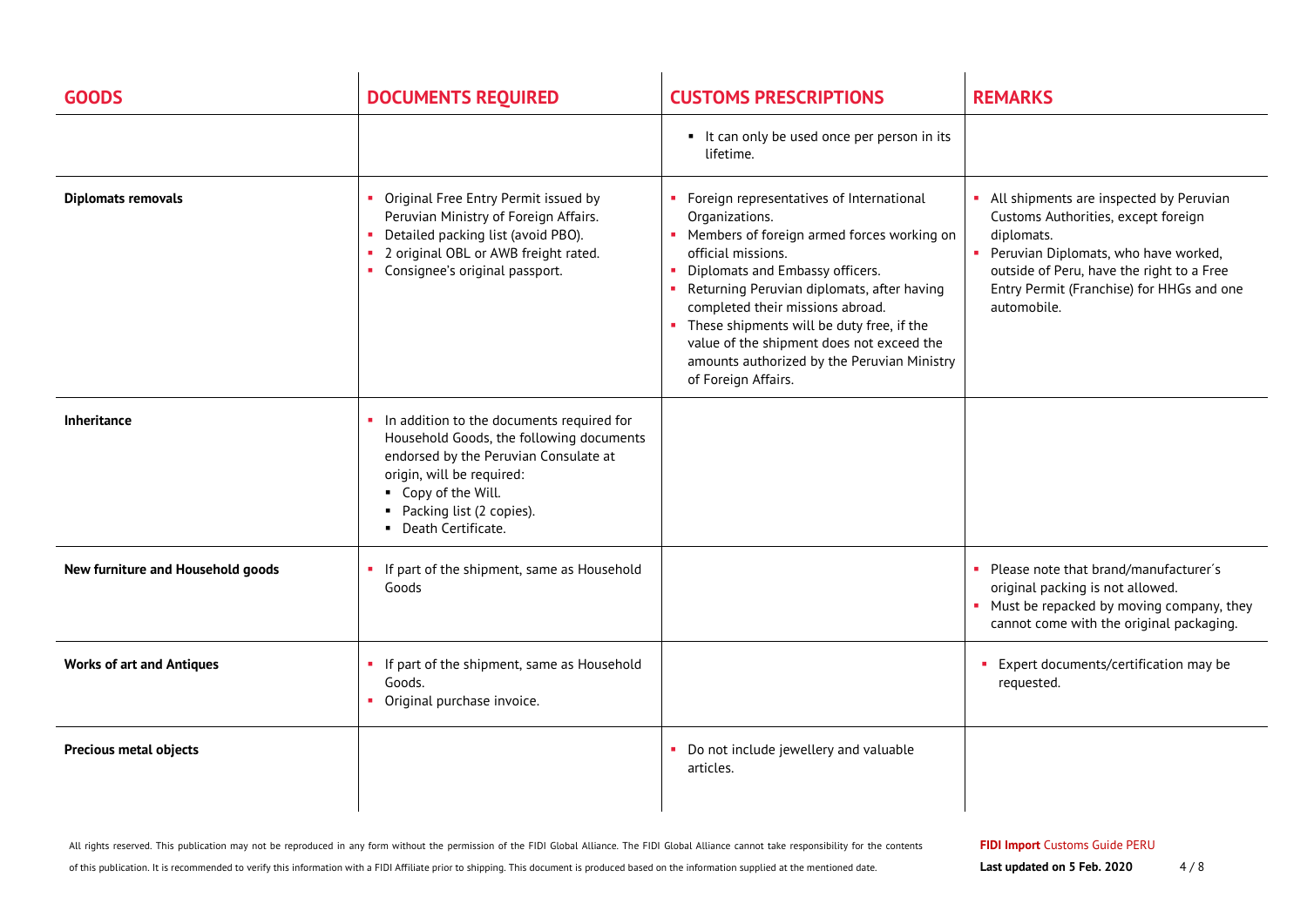| <b>GOODS</b>                      | <b>DOCUMENTS REQUIRED</b>                                                                                                                                                                                                                                                                                                                                                                                                                                                                                                                                                                                                                                                                                                                                                                                 | <b>CUSTOMS PRESCRIPTIONS</b>                                                                                                                                                                                                                                                           | <b>REMARKS</b>                                                                                                                                                                                                                                                                                                                                                                                                                                                                                                                                                                                                                                                                                           |
|-----------------------------------|-----------------------------------------------------------------------------------------------------------------------------------------------------------------------------------------------------------------------------------------------------------------------------------------------------------------------------------------------------------------------------------------------------------------------------------------------------------------------------------------------------------------------------------------------------------------------------------------------------------------------------------------------------------------------------------------------------------------------------------------------------------------------------------------------------------|----------------------------------------------------------------------------------------------------------------------------------------------------------------------------------------------------------------------------------------------------------------------------------------|----------------------------------------------------------------------------------------------------------------------------------------------------------------------------------------------------------------------------------------------------------------------------------------------------------------------------------------------------------------------------------------------------------------------------------------------------------------------------------------------------------------------------------------------------------------------------------------------------------------------------------------------------------------------------------------------------------|
| <b>Electrical appliances</b>      | If part of the shipment, same as Household<br>Goods.                                                                                                                                                                                                                                                                                                                                                                                                                                                                                                                                                                                                                                                                                                                                                      |                                                                                                                                                                                                                                                                                        | • Please note that the Packing List must<br>show the brand/manufacturer, serial<br>number and model of each appliance.                                                                                                                                                                                                                                                                                                                                                                                                                                                                                                                                                                                   |
| <b>Motor vehicles</b>             | Original purchase invoice.<br>Ownership Certificate.<br>2 original OBL freight rated.<br>Consignee's original passport.<br>• Consignee's RUC # (VAT's #) – not<br>applicable for diplomatic shipments.<br>Passport number (for diplomatic shipments).<br>• Gas Emission Certificate (no exceptions). It<br>must be obtained in Peru, before import<br>process starts.<br>Duty Free Resolution issued by Peruvian<br>Ministry of Foreign Affairs, for vehicles that<br>belong to foreign or Peruvian diplomats.<br>Ficha Tecnica (Technical Automobile Form)<br>must be issued in Peru. (Extra charge).<br>For non-diplomatic consignee: A certificate<br>of mileage from origin is mandatory. An<br>international surveillance company such as<br>SGS, SSI, or Bureau VERITAS may issue this<br>document. | • Foreign or Peruvian Diplomats' vehicles are<br>duty free, but must be at least one year old.<br>$\blacksquare$ Duty on:<br>Used cars is 72% of CIF value.<br>New cars is 45% of CIF value.<br>• The percentages may vary without notice,<br>please reconfirm with your moving agent. | • The Certificate of Inspection is necessary<br>for Peruvian or Foreigner diplomats.<br>• It is allowed to import new and used<br>vehicles in Peru.<br>• Not damaged cars are allowed.<br>• The emission of the carbon monoxide<br>should not exceed 9% in volume.<br>• Only automobiles which are not older than<br>two (2) years, taking the model year as<br>reference. (D.S. 005-2020-MTC February<br>2nd, 2020).<br>Automobile must not have more than<br>32,000 km traveled. (D.S. 005-2020-MTC<br>February 2nd, 2020).<br>• Diesel cars are prohibited.<br>• Returning Peruvian diplomats after having<br>completed their missions abroad have the<br>right to import only one (1) car duty free. |
| Machines, appliances, spare parts | Insurance letter.<br>Original purchase invoice.<br>Two (2) OBL freight rated or AWB.                                                                                                                                                                                                                                                                                                                                                                                                                                                                                                                                                                                                                                                                                                                      | The articles are subject to the payment of<br>taxes according to the law.                                                                                                                                                                                                              | • Custom agent is needed.                                                                                                                                                                                                                                                                                                                                                                                                                                                                                                                                                                                                                                                                                |
| <b>Wine/Alcohol</b>               | If part of the shipment, same as Household<br>Goods.                                                                                                                                                                                                                                                                                                                                                                                                                                                                                                                                                                                                                                                                                                                                                      | Non diplomatic shipments: between wine<br>and other liquors (each box with 12 bottles)<br>may be included as follows:<br>• 1X20 no more than 4 boxes<br>■ 1X40 no more than 8 boxes<br>Air shipment: ask your moving company<br>• Taxes and duties are applied - 30% CIF               |                                                                                                                                                                                                                                                                                                                                                                                                                                                                                                                                                                                                                                                                                                          |

All rights reserved. This publication may not be reproduced in any form without the permission of the FIDI Global Alliance. The FIDI Global Alliance cannot take responsibility for the contents

of this publication. It is recommended to verify this information with a FIDI Affiliate prior to shipping. This document is produced based on the information supplied at the mentioned date.

**FIDI Import** Customs Guide PERU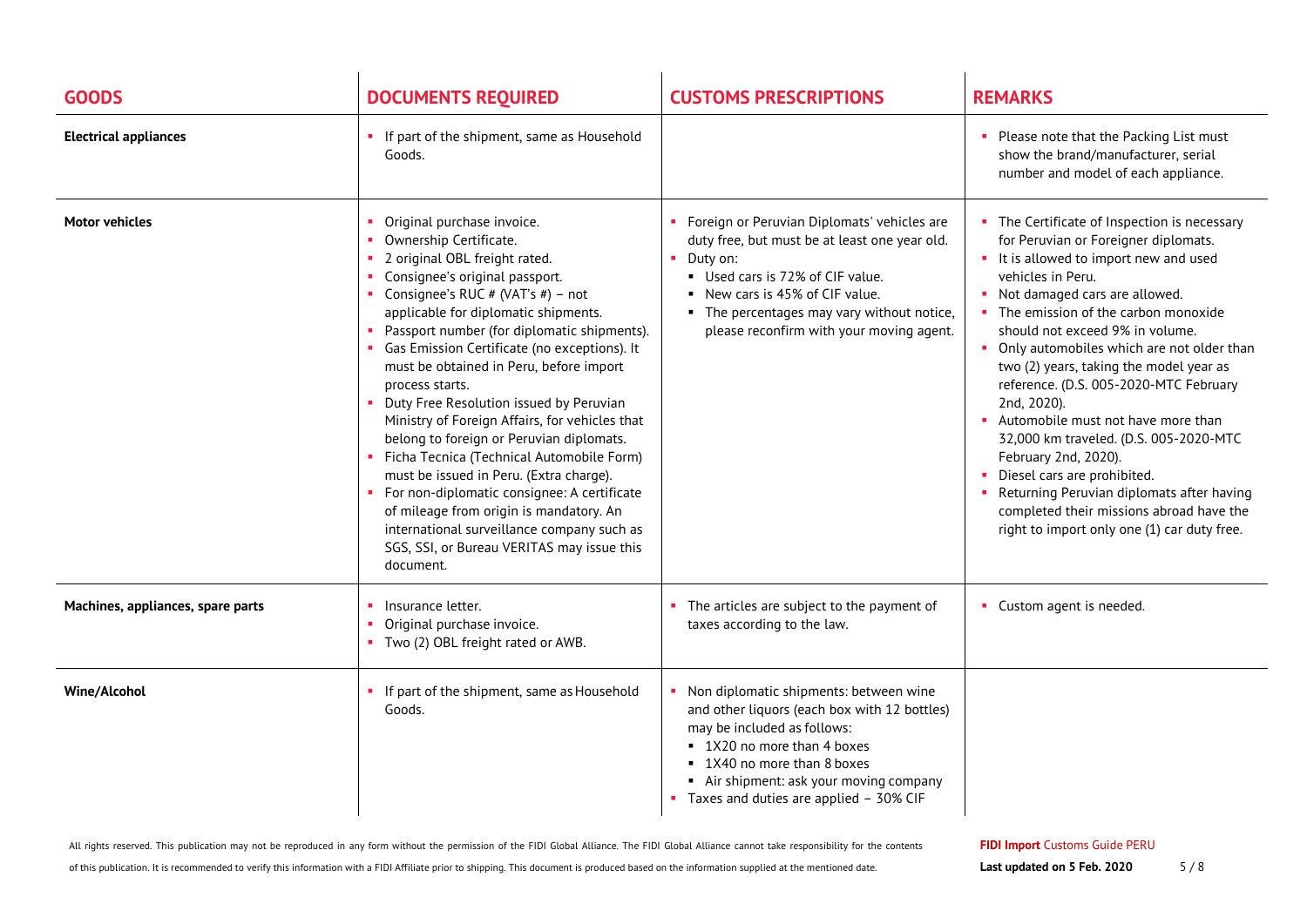| <b>GOODS</b>                                               | <b>DOCUMENTS REQUIRED</b>                                                                                                                                                                                                                                                   | <b>CUSTOMS PRESCRIPTIONS</b>                                                                                                                                                                                                                                                                            | <b>REMARKS</b>                                         |
|------------------------------------------------------------|-----------------------------------------------------------------------------------------------------------------------------------------------------------------------------------------------------------------------------------------------------------------------------|---------------------------------------------------------------------------------------------------------------------------------------------------------------------------------------------------------------------------------------------------------------------------------------------------------|--------------------------------------------------------|
|                                                            |                                                                                                                                                                                                                                                                             | value.<br>For foreigner diplomats: prohibited if their<br>shipment is declared as household goods<br>(this information is provided by the Ministry<br>of Foreign Affairs).<br>For Peruvian diplomats: permitted until 10<br>boxes (this information is provided by the<br>Ministry of Foreign Affairs). |                                                        |
| Tins and food                                              | If part of shipment, same as Household<br>Goods.                                                                                                                                                                                                                            |                                                                                                                                                                                                                                                                                                         | • Small quantities.                                    |
| Arms, ammunition, dangerous objects<br>*(Restricted items) | Authorization issued by the Ministry of<br>Interior.<br>Original purchase invoice.<br>٠<br>Current firearm licence.<br>A special permit from "Discamec" should be<br>requested before the arrival of the goods by<br>the consignee and provide it to the moving<br>company. | • Must pay taxes established by law.                                                                                                                                                                                                                                                                    |                                                        |
| <b>Medicines, Narcotics and Drugs</b>                      | • If part of the shipment, same as Household<br>Goods.<br>Medical prescription may be requested.                                                                                                                                                                            |                                                                                                                                                                                                                                                                                                         | • Small quantities.                                    |
| <b>Plant</b>                                               |                                                                                                                                                                                                                                                                             |                                                                                                                                                                                                                                                                                                         | • Not considered as household goods.                   |
| Cats and dogs                                              | Health Certificate.<br>$\blacksquare$ AWB.<br>Vaccination Certificate.<br>Senasa Certificate (this is obtained in Peru).                                                                                                                                                    | • 1 pet is exempt of taxes and duties.<br>• More than 1:30% taxes of the CIF value.                                                                                                                                                                                                                     |                                                        |
| <b>Other animals</b>                                       |                                                                                                                                                                                                                                                                             |                                                                                                                                                                                                                                                                                                         | • Contact your moving company for more<br>information. |

of this publication. It is recommended to verify this information with a FIDI Affiliate prior to shipping. This document is produced based on the information supplied at the mentioned date.

**Last updated on 5 Feb. 2020** 6/8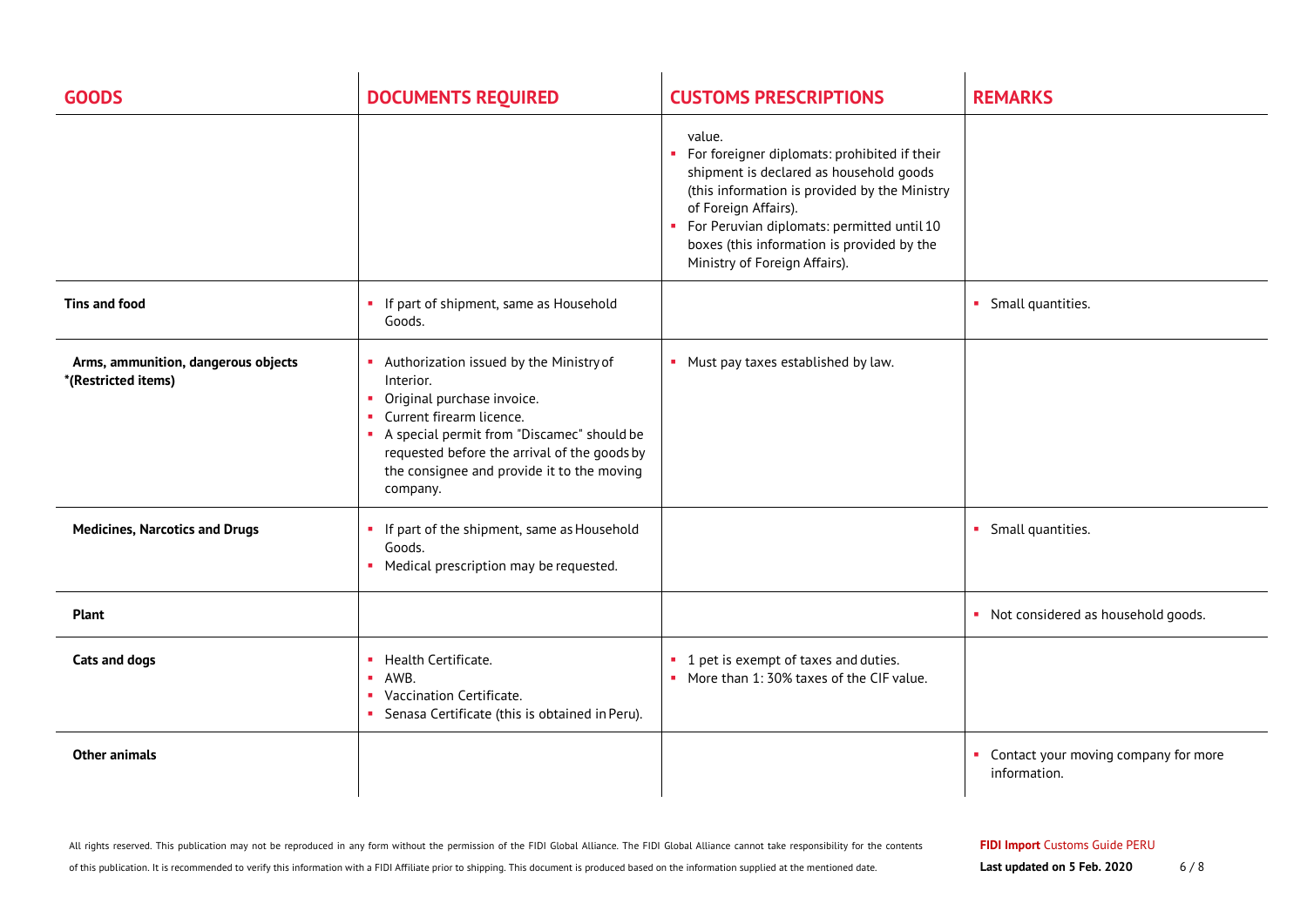| <b>GOODS</b>                                                                                                                       | <b>DOCUMENTS REQUIRED</b>                                                                                                                                                                                                                                                                                                                                    | <b>CUSTOMS PRESCRIPTIONS</b>                                                                                                                                                                                                                                                                                                                                                                                                                                                                                                                                                                                                                                                                                                                            | <b>REMARKS</b>                                                                                                                                                                                                                                                                                                                        |
|------------------------------------------------------------------------------------------------------------------------------------|--------------------------------------------------------------------------------------------------------------------------------------------------------------------------------------------------------------------------------------------------------------------------------------------------------------------------------------------------------------|---------------------------------------------------------------------------------------------------------------------------------------------------------------------------------------------------------------------------------------------------------------------------------------------------------------------------------------------------------------------------------------------------------------------------------------------------------------------------------------------------------------------------------------------------------------------------------------------------------------------------------------------------------------------------------------------------------------------------------------------------------|---------------------------------------------------------------------------------------------------------------------------------------------------------------------------------------------------------------------------------------------------------------------------------------------------------------------------------------|
| Equipment that contains refrigerant gas<br>*(Restricted Items)                                                                     | • Any of the three following documents<br>showing Product, Brand, Model, Type of Gas<br>and Serial Number is needed:<br>• Photo of the plate/sticker that shows<br>all of the information above.<br>Artefact Technical Specification Sheet<br>that shows all of the information above.<br>Artefact User's Manual that shows all of<br>the information above. | Prior to importing equipment like<br>refrigerators, air conditioners, freezers or<br>any other appliance that contains refrigerant<br>gas, the documents indicated need to be<br>provided to your D/A in order to obtain the<br>OTO certificates from the Ozone Technical<br>Office in Peru.<br>This certificate costs USD \$100.00 per article<br>and take 01 week approx.                                                                                                                                                                                                                                                                                                                                                                             | • In case the OTO Authorities permit is not<br>available, the equipment will not be Custom<br>cleared and it will be retained by Customs<br>authorities until said document is provided.<br>Articles can be detained at customs from 30<br>to 90 days before they can be cleared, while<br>there, they will incur daily storage fees. |
| Importation of wooden packages/crates                                                                                              |                                                                                                                                                                                                                                                                                                                                                              | Peru has adopted the International<br>Regulations on Phytosanitary Policy (NIMF)<br>Nº 15 on wooden packing used in<br>international trade, enforced by the FAO in<br>2002. This regulation describes the<br>phytosanitary measures applicable in order<br>to reduce the introduction and plague<br>dissemination risk through wooden packing<br>materials.<br>Phytosanitary inspection will be done at the<br>port/airport of entry in Peru.<br>• If packing materials are not marked<br>per NIMF Nº 15, entry will be<br>denied.<br>• If packing materials are properly labelled,<br>but evidence of live plaque is found,<br>Customs may deny entry, put packages in<br>quarantine, order their treatment, return<br>them to origin or destroy them. | Compliance with this regulation is<br>mandatory in Peru as of September 01, 2005.                                                                                                                                                                                                                                                     |
| <b>Restricted items:</b><br>Firearms, ammunition, weapons<br>Equipment that contain refrigerant gas<br>Telecommunications devices. | Private and diplomatic shippers must have<br>the original certificate issued by the Ministry<br>of Telecommunication.                                                                                                                                                                                                                                        | Telecommunication equipment such as<br>radios, facsimiles, modems, routers,<br>telephones and antennas.<br>Require special import permission.                                                                                                                                                                                                                                                                                                                                                                                                                                                                                                                                                                                                           | It is recommended NOT to include these<br>items in the shipment.                                                                                                                                                                                                                                                                      |

All rights reserved. This publication may not be reproduced in any form without the permission of the FIDI Global Alliance. The FIDI Global Alliance cannot take responsibility for the contents